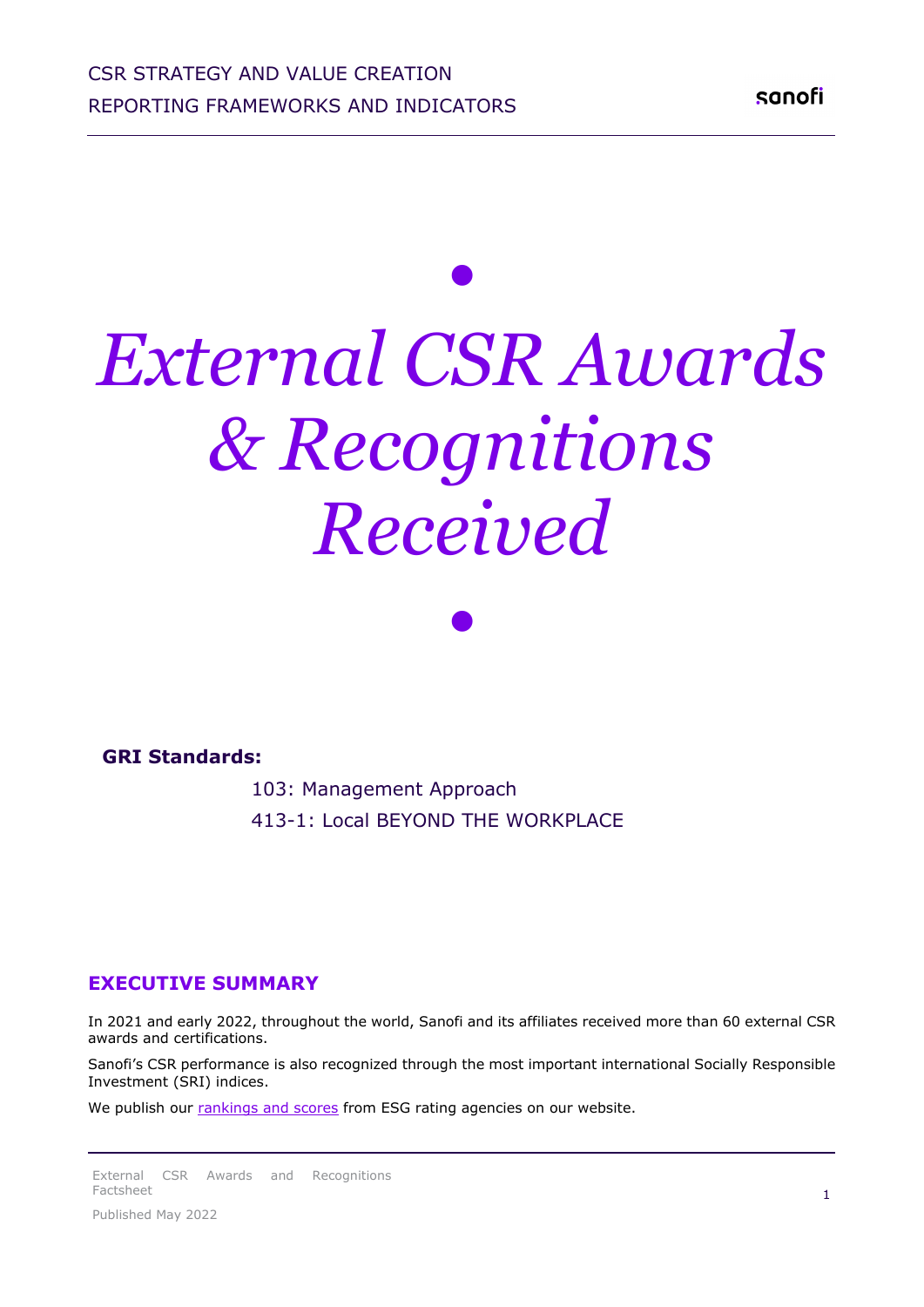| <b>Country</b>   | <b>Award</b>                                                                | <b>Program description</b>                                                                                                                                                                                                                                                                                                                                                                                                                           | <b>Flagship</b>                       |
|------------------|-----------------------------------------------------------------------------|------------------------------------------------------------------------------------------------------------------------------------------------------------------------------------------------------------------------------------------------------------------------------------------------------------------------------------------------------------------------------------------------------------------------------------------------------|---------------------------------------|
| <b>GLOBAL</b>    | <b>Top Employer Award</b><br>2022                                           | Top Employer recognizes companies<br>which employs local talent and those<br>offering best HR practices for the talent<br>in terms of training, skills development,<br>etc.<br>Certification obtained in 12 countries.                                                                                                                                                                                                                               | <b>BEYOND THE</b><br><b>WORKPLACE</b> |
| <b>GLOBAL</b>    | Equileap 2022                                                               | Sanofi's global ranking continues to<br>increase since 2019, from 30 to 25 with<br>68%, for its gender equality score. The<br>Equileap report is an in-depth, cross-<br>sector analysis that ranks businesses<br>based<br>the<br>Gender<br>on<br>Equality<br>Scorecard <sup>™</sup> with 19 criteria which rates<br>more than 3,500 companies in more than<br>20 developed economies and is inspired<br>by the UN's Women Empowerment<br>Principles. | <b>BEYOND THE</b><br>WORKPLACE        |
| <b>ARGENTINA</b> | <b>APERTURA Magazine</b><br>ranking Best Place to<br>work                   | Apertura Magazine is the best well known<br>business magazine in Argentina. They<br>perform an organic annual ranking with<br>2021,<br>Best<br>Employers.<br>In<br>Sanofi<br>Argentina escalated five positions (from<br>#25 in 2020 to #20 in 2021) due to our<br>diversity and inclusion but also balance<br>and wellness programs for our employees<br>in Argentina, including parental leave.                                                    | <b>BEYOND THE</b><br>WORKPLACE        |
| <b>ARGENTINA</b> | <b>Fitwell Certification</b>                                                | Sanofi in Argentina is the first company<br>to receive this certification based on<br>wellness<br>focus<br>and<br>benefits<br>for<br>employees at their offices, promoting<br>healthy workplaces.                                                                                                                                                                                                                                                    | <b>BEYOND THE</b><br>WORKPLACE        |
| <b>ARGENTINA</b> | LEED (Leadership in<br>Energy and<br>Environmental<br>Design) Certification | Sanofi Argentina offices were renewed in<br>2020 and certified LEED in 2021 thanks<br>to healthy, highly efficient, and cost-<br>green<br>building<br>with<br>saving<br>energy<br>optimization and biodiversity promotion.                                                                                                                                                                                                                           | <b>HEALTHY</b><br><b>PLANET</b>       |
| <b>AUSTRIA</b>   | Zertifizierung<br>berufundfamilie                                           | Award for employee conditions and<br>reconciling career and family life. Sanofi<br>Austria was awarded the state quality<br>mark "berufundfamilie" for its family-<br>friendly human resources policy and for<br>measures to improve the compatibility of<br>family and career.                                                                                                                                                                      | <b>BEYOND THE</b><br><b>WORKPLACE</b> |
| <b>AUSTRIA</b>   | EqualitA Gender<br>Balance Award 2021                                       | The equalitA award is given to companies<br>which<br>promote<br>women<br>within the<br>company, which ensure gender equality.<br>Sanofi was among the first companies in<br>Austria which was awarded with EqualitA.                                                                                                                                                                                                                                 | <b>BEYOND THE</b><br>WORKPLACE        |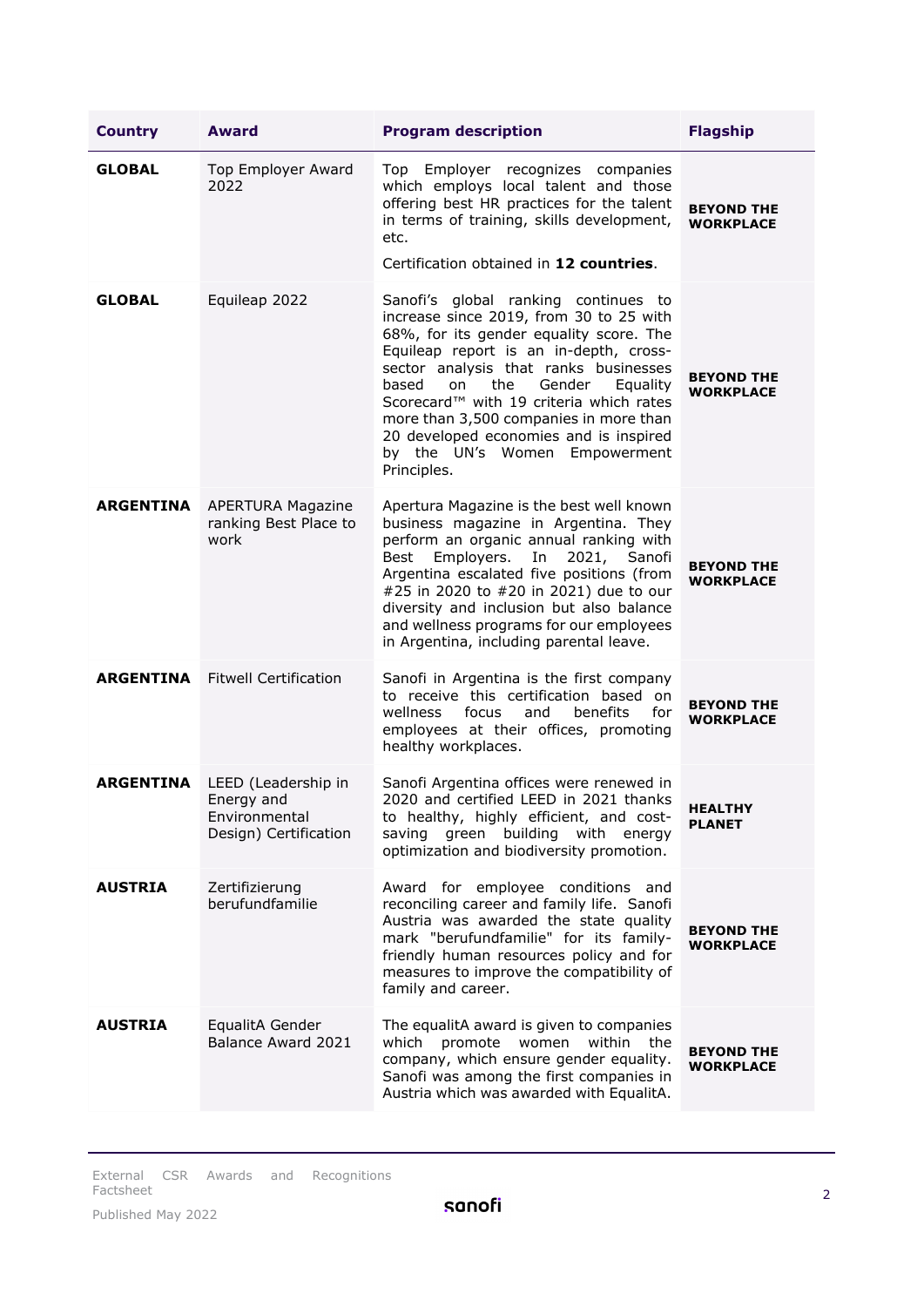| <b>Country</b>   | <b>Award</b>                                                                                            | <b>Program description</b>                                                                                                                                                                                                                                                                                                                                                                                                                                                                                         | <b>Flagship</b>                       |
|------------------|---------------------------------------------------------------------------------------------------------|--------------------------------------------------------------------------------------------------------------------------------------------------------------------------------------------------------------------------------------------------------------------------------------------------------------------------------------------------------------------------------------------------------------------------------------------------------------------------------------------------------------------|---------------------------------------|
| <b>AUSTRALIA</b> | <b>HR Diversity</b><br>Champion of the Year                                                             | Finalist - Linda Matthews<br>Recognition of HR professionals who<br>empower others and drive cultural<br>change within their organization around<br>equity, diversity and inclusion.                                                                                                                                                                                                                                                                                                                               | <b>BEYOND THE</b><br><b>WORKPLACE</b> |
| <b>AUSTRALIA</b> | Top Employer Award<br>2022                                                                              | Top Employer certification in reward for<br>our excellence in working conditions,<br>development of talents and continuous<br>improvement<br>of<br>human<br>resources<br>practices.                                                                                                                                                                                                                                                                                                                                | <b>BEYOND THE</b><br><b>WORKPLACE</b> |
| <b>CHINA</b>     | Shanghai Daily                                                                                          | 2021 Corporate Social Responsibility<br><b>Contribution Award</b><br>Reward for Sanofi pick-up activity, during<br>Volunteer Season Program: the pick-up<br>activity in Qingpu district in Shanghai and<br>the help provided to improve the health<br>of the rural environment.                                                                                                                                                                                                                                    | <b>HEALTHY</b><br><b>PLANET</b>       |
| <b>CHINA</b>     | 2021 Responsible<br><b>Brand Award</b><br>(by China Charity<br><b>Festival Organizing</b><br>Committee) | Specific criteria (requires specific case<br>proof):<br>- the Company has a good record, good<br>brand reputation and integrates the<br>commitment of social responsibility and<br>public welfare development into business<br>and operations;<br>the Company has established<br>a<br>responsible brand image by mobilizing all<br>sectors of society to devote themselves<br>to public welfare undertakings;<br>- the Company actively endows brands<br>and services with rich moral and ethical<br>connotations. | <b>ALL</b>                            |
| <b>EGYPT</b>     | Top Employer<br>Certification 2022                                                                      | Top Employer certification in reward for<br>their excellence in working conditions,<br>development of talents and continuous<br>improvement<br>human<br>of<br>resources<br>practices.                                                                                                                                                                                                                                                                                                                              | <b>BEYOND THE</b><br><b>WORKPLACE</b> |
| <b>FRANCE</b>    | Santexpo Innovation<br>"patient and<br>resilience"                                                      | This award recognizes the program<br>"Cancer & Travail - Agir ensemble" as an<br>innovation in terms of 1) resource for the<br>recovery and resilience of patients in the<br>workplace including peer-to-peer support<br>and 2) governance, since the program is<br>piloted by an expert patient in CSR<br>Department, includes employees, and<br>has been initiated by concerned workers.                                                                                                                         | <b>BEYOND THE</b><br><b>WORKPLACE</b> |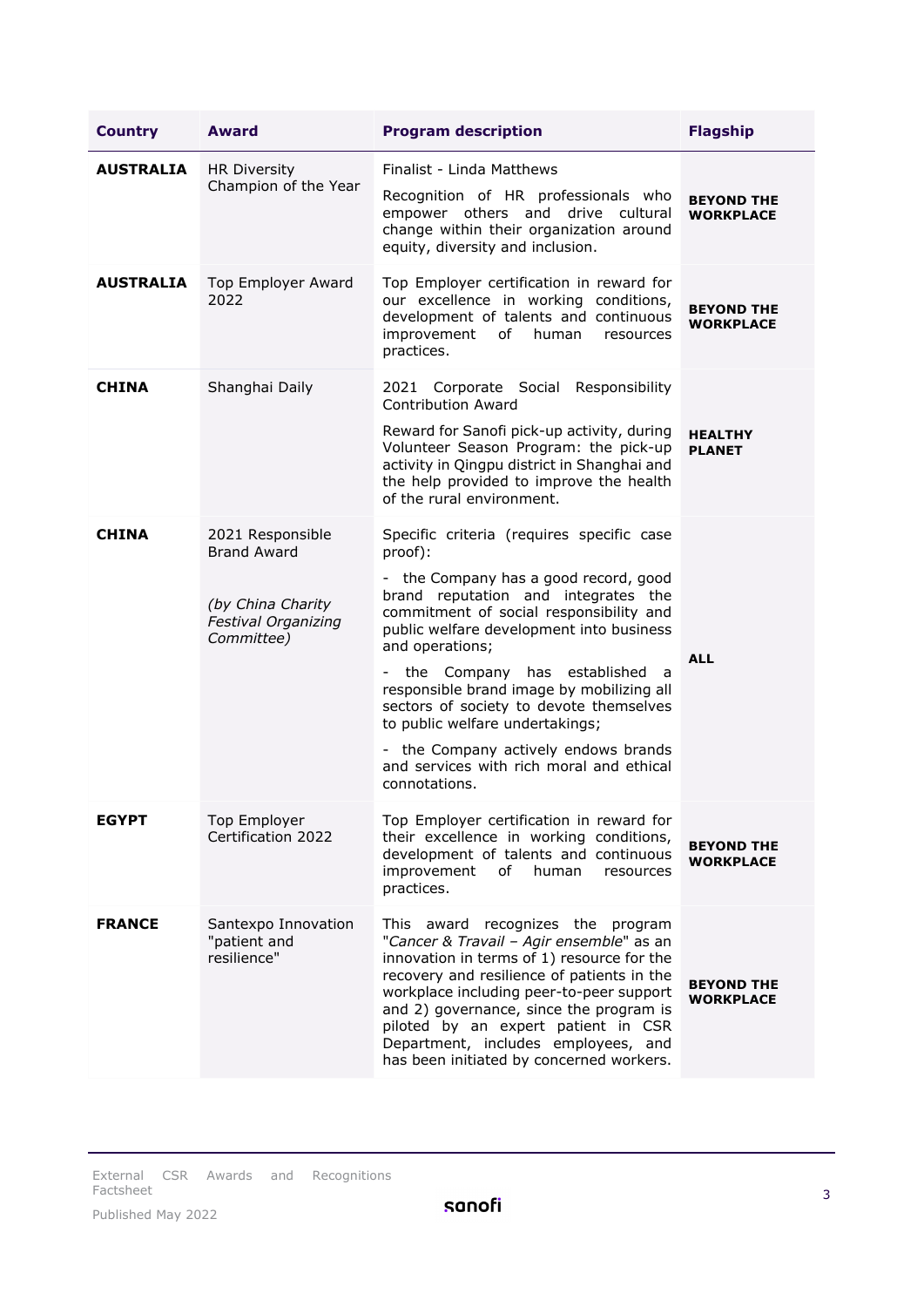| <b>Country</b> | <b>Award</b>                                                     | <b>Program description</b>                                                                                                                                                                                                                                                                                                                                                                                                                                                    | <b>Flagship</b>                       |
|----------------|------------------------------------------------------------------|-------------------------------------------------------------------------------------------------------------------------------------------------------------------------------------------------------------------------------------------------------------------------------------------------------------------------------------------------------------------------------------------------------------------------------------------------------------------------------|---------------------------------------|
| <b>FRANCE</b>  | <b>HQE Certification</b>                                         | Sanofi's Headquarters site, based in<br>Paris, rue La Boétie, received the renewal<br>of its HQE (High Environmental Quality)<br>certification rewarding its outstanding<br>sustainable management.                                                                                                                                                                                                                                                                           | <b>HEALTHY</b><br><b>PLANET</b>       |
| <b>FRANCE</b>  | Responsible Supplier<br>and Purchasing<br><b>Relations Label</b> | Sanofi France received the "Responsible<br>Supplier and Purchasing Relations" label<br>from the Public Authorities.<br>Thanks to its 32 sites in France, Sanofi<br>can build lasting relationships and mutual<br>trust with the economic ecosystem<br>constructive<br>through<br>practices,<br>sustainable and balanced purchases.                                                                                                                                            | <b>BEYOND THE</b><br>WORKPLACE        |
| <b>GERMANY</b> | Impact of diversity<br><b>FKi</b><br>Women Career index          | Rank for more women in leadership as a<br>core indicator for the openness of the<br>Company as well as for other diversity<br>characteristics.                                                                                                                                                                                                                                                                                                                                | <b>BEYOND THE</b><br><b>WORKPLACE</b> |
| <b>GERMANY</b> | Potentialpark<br>Germany 2021 -<br>ranked                        | Award for digital talent communication.                                                                                                                                                                                                                                                                                                                                                                                                                                       | <b>ALL AREAS</b>                      |
| <b>GERMANY</b> | <b>Faires Trainee-</b><br>Programm 2021                          | Award by the Trendence Institute, a<br>consulting and market research company<br>for employer branding, received for<br>Sanofi's trainee programs.                                                                                                                                                                                                                                                                                                                            | <b>BEYOND THE</b><br><b>WORKPLACE</b> |
| <b>HUNGARY</b> | Kreatív "Doing Good<br><b>CSR Awards"</b>                        | This award recognized the efforts of KiDS<br>Hungary (KIDS Diabetes in School<br>program) which project aims to bring<br>diabetes education to schools to fight<br>diabetes-related stigma and promote<br>healthy<br>lifestyles<br>tackle<br>the<br>to<br>preventable risk factors for type 2<br>diabetes.<br>Sanofi<br>received<br>this<br>award<br>for<br>implementing KiDS Hungary as one of the<br>best practices in the field of health<br>education and social affairs. | <b>ACCESS TO</b><br><b>HEALTHCARE</b> |
| <b>HUNGARY</b> | Effekteam "Effekt<br>$2030''$ Award - third<br>place             | KiDS Hungary received this award as a<br>best practice contributing to social well-<br>being<br>and<br>facilitating<br>access<br>to<br>healthcare.<br>The goal of KiDS is to provide a safe<br>school environment for children with type<br>1 diabetes and tackle the preventable risk<br>factors for the growing public health issue                                                                                                                                         | <b>ACCESS TO</b><br><b>HEALTHCARE</b> |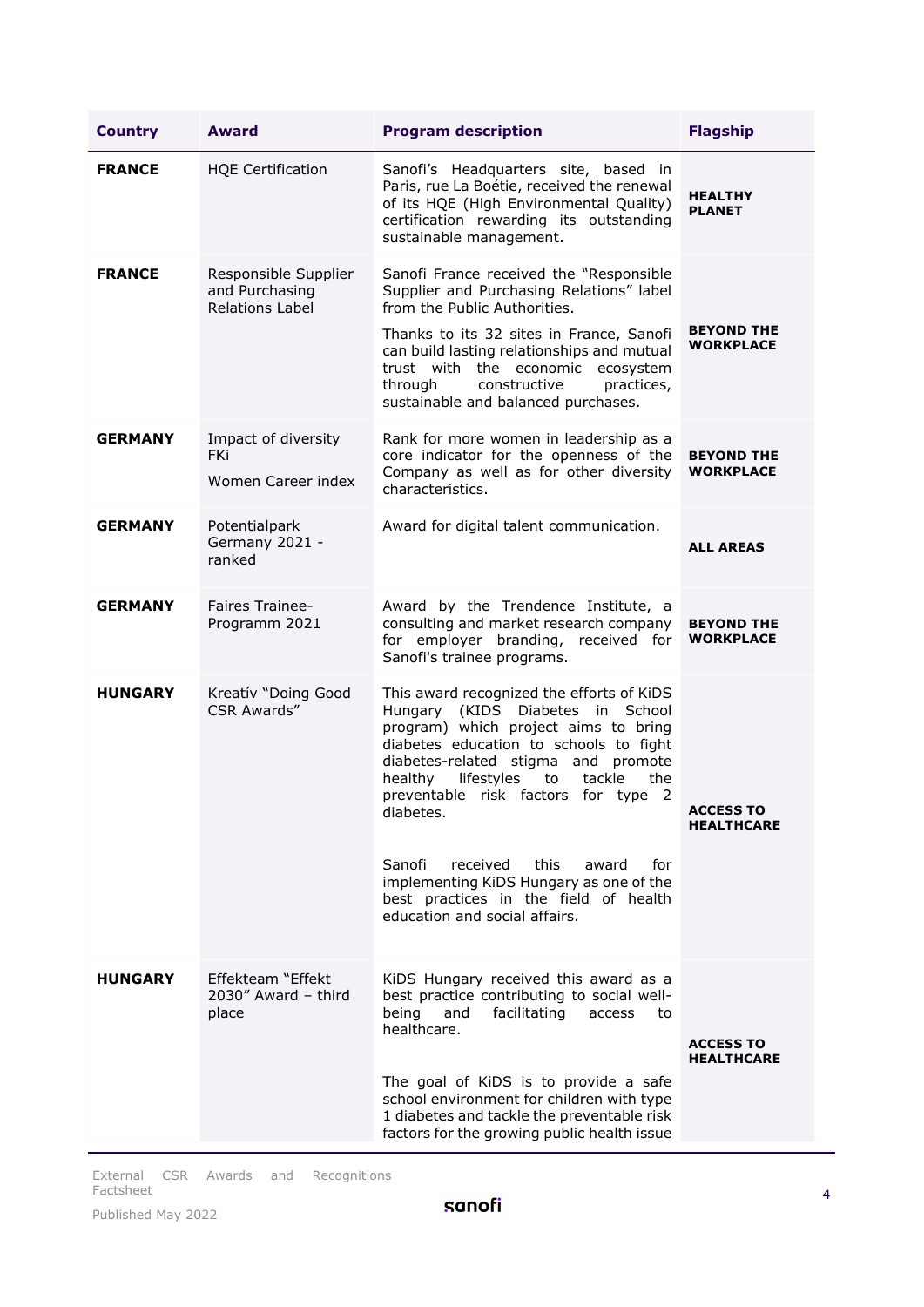| <b>Country</b> | <b>Award</b>                                             | <b>Program description</b>                                                                                                                                                                                                                                                                                                                                                                                                                                                                                                                                      | <b>Flagship</b>                       |
|----------------|----------------------------------------------------------|-----------------------------------------------------------------------------------------------------------------------------------------------------------------------------------------------------------------------------------------------------------------------------------------------------------------------------------------------------------------------------------------------------------------------------------------------------------------------------------------------------------------------------------------------------------------|---------------------------------------|
|                |                                                          | of type 2 diabetes through interactive<br>health education events.                                                                                                                                                                                                                                                                                                                                                                                                                                                                                              |                                       |
| <b>INDIA</b>   | Top Employer<br>Certification 2022                       | Sanofi India received the Top Employer<br>certification from the Top Employers<br>Institute in reward for their excellence in<br>working conditions, development of<br>talents and continuous improvement of<br>human resources practices.                                                                                                                                                                                                                                                                                                                      | <b>BEYOND THE</b><br><b>WORKPLACE</b> |
| <b>INDIA</b>   | E4M Health & Marcom<br>Awards 2021 - August<br>2021      | #AllergyFree - A program to raise<br>awareness of allergies, their causes and<br>myths. The program was conducted in<br>schools and through social media, print<br>media and television.<br>Sanofi baged the Silver in the category of<br>"Best CSR Initiative" and a second award<br>"Best Integrated Campaign"                                                                                                                                                                                                                                                | <b>ACCESS TO</b><br><b>HEALTHCARE</b> |
| <b>INDIA</b>   | <b>BuzzInContent</b><br>Awards - December<br>2021        | #AllergyFree - A program to raise<br>awareness of allergies, their causes and<br>myths. The program was conducted in<br>schools and through social media, print<br>media and television.<br>Sanofi won a Silver award in the category<br>'Healthcare & Pharma'.                                                                                                                                                                                                                                                                                                 | <b>ACCESS TO</b><br><b>HEALTHCARE</b> |
| <b>ITALY</b>   | Top Employer<br>Certification 2022                       | Sanofi Italy received the Top Employer<br>certification from the Top Employers<br>Institute in reward for their excellence in<br>working conditions, development of<br>talents and continuous improvement of<br>human resources practices.                                                                                                                                                                                                                                                                                                                      | <b>BEYOND THE</b><br>WORKPLACE        |
| <b>ITALY</b>   | A Sanofi il "bollino<br>rosa" Winning Women<br>Institute | Sanofi has been awarded, along with six<br>other companies, the gender equality<br>certification by the Winning Women<br>Institute. The award was given through<br>an innovative certification process called<br>Dynamic<br>Model<br>Gender<br>Rating,<br>developed together with a scientific<br>committee made up of industry experts,<br>managers and academics.<br>The Winning Women Institute awarded<br>Sanofi the "Pink Label" for<br>eaual<br>opportunities at work with an analysis for<br>access to<br>work, career and<br>pay,<br>maternity support. | <b>BEYOND THE</b><br><b>WORKPLACE</b> |
| <b>ITALY</b>   | <b>CEOforLife Awards</b>                                 | On March 19, 2021, Marcello Cattani took<br>part in the CEOforLife Awards, prestigious<br>award given to CEOs who have set new<br>standards of excellence in their SDGs<br>projects to achieve a better<br>and<br>sustainable future. Marcello Cattani has<br>been awarded for Good health &                                                                                                                                                                                                                                                                    | <b>ALL AREAS</b>                      |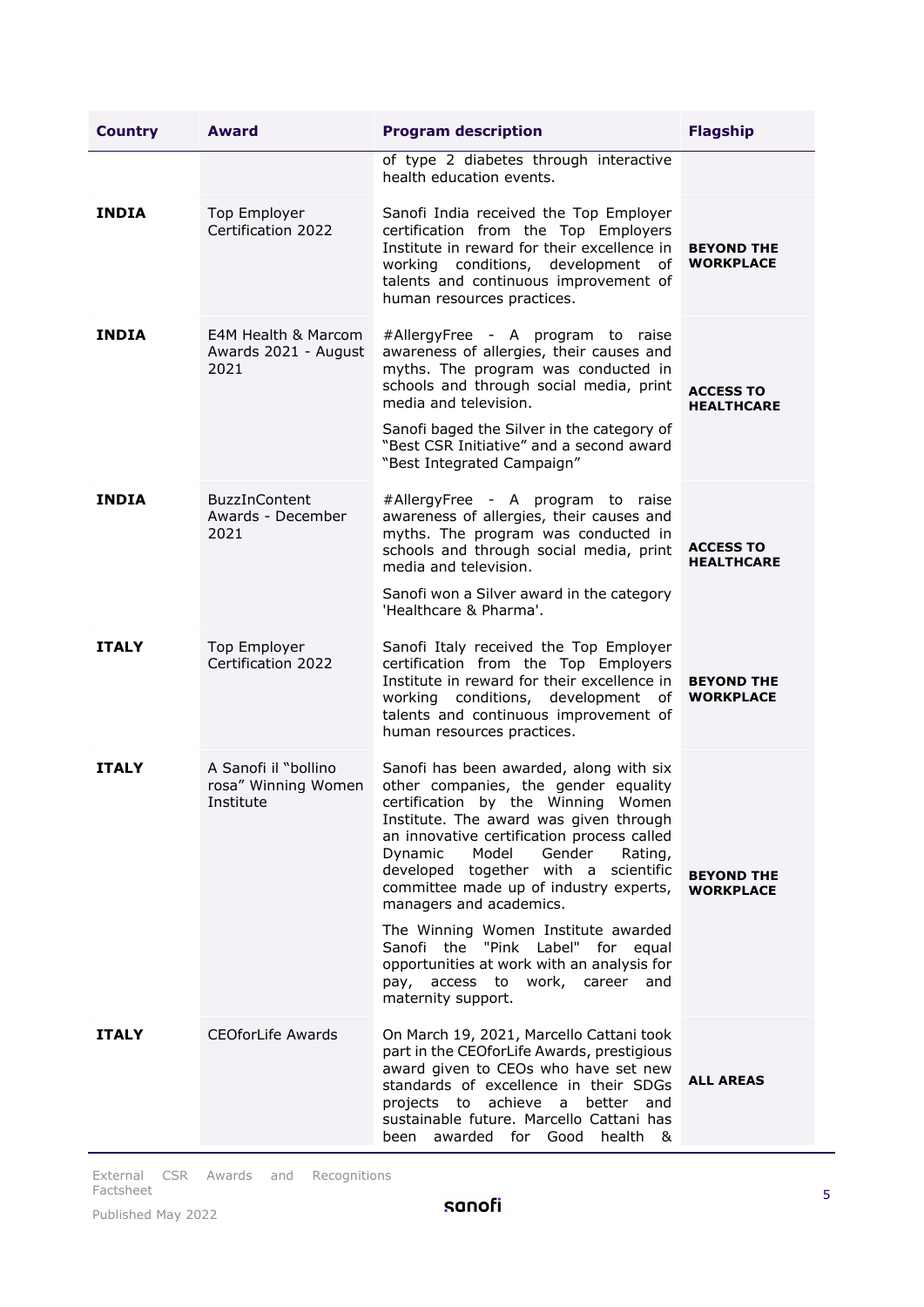| <b>Country</b> | <b>Award</b>                                                                                 | <b>Program description</b>                                                                                                                                                                                                                                                                                                                                                                                                                                                                                                                                                   | <b>Flagship</b>                       |
|----------------|----------------------------------------------------------------------------------------------|------------------------------------------------------------------------------------------------------------------------------------------------------------------------------------------------------------------------------------------------------------------------------------------------------------------------------------------------------------------------------------------------------------------------------------------------------------------------------------------------------------------------------------------------------------------------------|---------------------------------------|
|                |                                                                                              | "Committed to People<br>Wellbeing,<br>84<br>Science".                                                                                                                                                                                                                                                                                                                                                                                                                                                                                                                        |                                       |
| <b>ITALY</b>   | ADCI Awards - Silver<br>medal in the category<br>"Healthcare -<br>Awareness and<br>Advocacy" | For the project "The Smeakers", born in<br>2021 in collaboration with AISM - Italian<br>MS.<br>Association (PAG) - to raise<br>awareness of multiple sclerosis in a<br>creative and original way, and to support<br>those who live with it every day, through<br>the stories of Cristina, Federico and<br>Rachel, spokespeople of the 130,000<br>patients affected<br>this<br>Italian<br>by<br>neurodegenerative disease.<br>In September 2021, the three different<br>pairs of sneakers with their stories<br>calligraphed were presented during the<br>Milan Fashion Week. | <b>ACCESS TO</b><br><b>HEALTHCARE</b> |
| <b>JAPAN</b>   | 50 Best Class Office<br>for environmental<br>aspects                                         | Hatsudai HQ office was nominated as 50<br>best class office for environmental<br>aspects by the Tokyo metropolitan<br>government.                                                                                                                                                                                                                                                                                                                                                                                                                                            | <b>HEALTHY</b><br><b>PLANET</b>       |
| <b>KOREA</b>   | Minister of Health &<br><b>Welfare Award</b>                                                 | Awarded by the CSR Film Festival for the<br>Green Santa program - the Green Santa<br>program is an intervention program<br>based on arts & culture activities to<br>improve the emotional/mental wellbeing<br>of pediatric patients, siblings/caregivers.<br>It was designed and provided online in<br>response to the COVID-19 crisis.                                                                                                                                                                                                                                      | <b>BEYOND THE</b><br><b>WORKPLACE</b> |
| <b>KOREA</b>   | Foreign Affairs and<br><b>Unification Committee</b><br>Prize                                 | Korea Business Communication Awards<br>the<br>Foreign<br>Affairs<br>and<br>awarded<br>Unification Committee Prize in the CSR<br>category for raising awareness of sever<br>atopic dermatitis, through "Living with<br>Atopic Dermatitis".                                                                                                                                                                                                                                                                                                                                    | <b>ACCESS TO</b><br><b>HEALTHCARE</b> |
| <b>KOREA</b>   | Grand Prize in the<br>COVID-19 Crisis<br>Management                                          | Korea Business Communication Awards<br>Awarded the Grand Prize in the COVID-<br>19 Crisis Management category for<br>Helping Hands - flu vaccinations program<br>for Seoul and Busan's homeless/housing-<br>vulnerable people.                                                                                                                                                                                                                                                                                                                                               |                                       |
| <b>MEXICO</b>  | Top Employer<br>Certification 2021                                                           | Sanofi Mexico received the Top Employer<br>certification from the Top Employers<br>Institute in reward for their excellence in<br>conditions, development<br>working<br>of<br>talents and continuous improvement of<br>human resources practices.                                                                                                                                                                                                                                                                                                                            | <b>BEYOND THE</b><br><b>WORKPLACE</b> |
| <b>MEXICO</b>  | Las Empresas más<br>Eticas - $#1$ in Most<br><b>Ethical Companies -</b>                      | Sanofi Mexico ranked #1 for the second<br>time for our Ethics, Business Integrity,                                                                                                                                                                                                                                                                                                                                                                                                                                                                                           | <b>ETHICS</b>                         |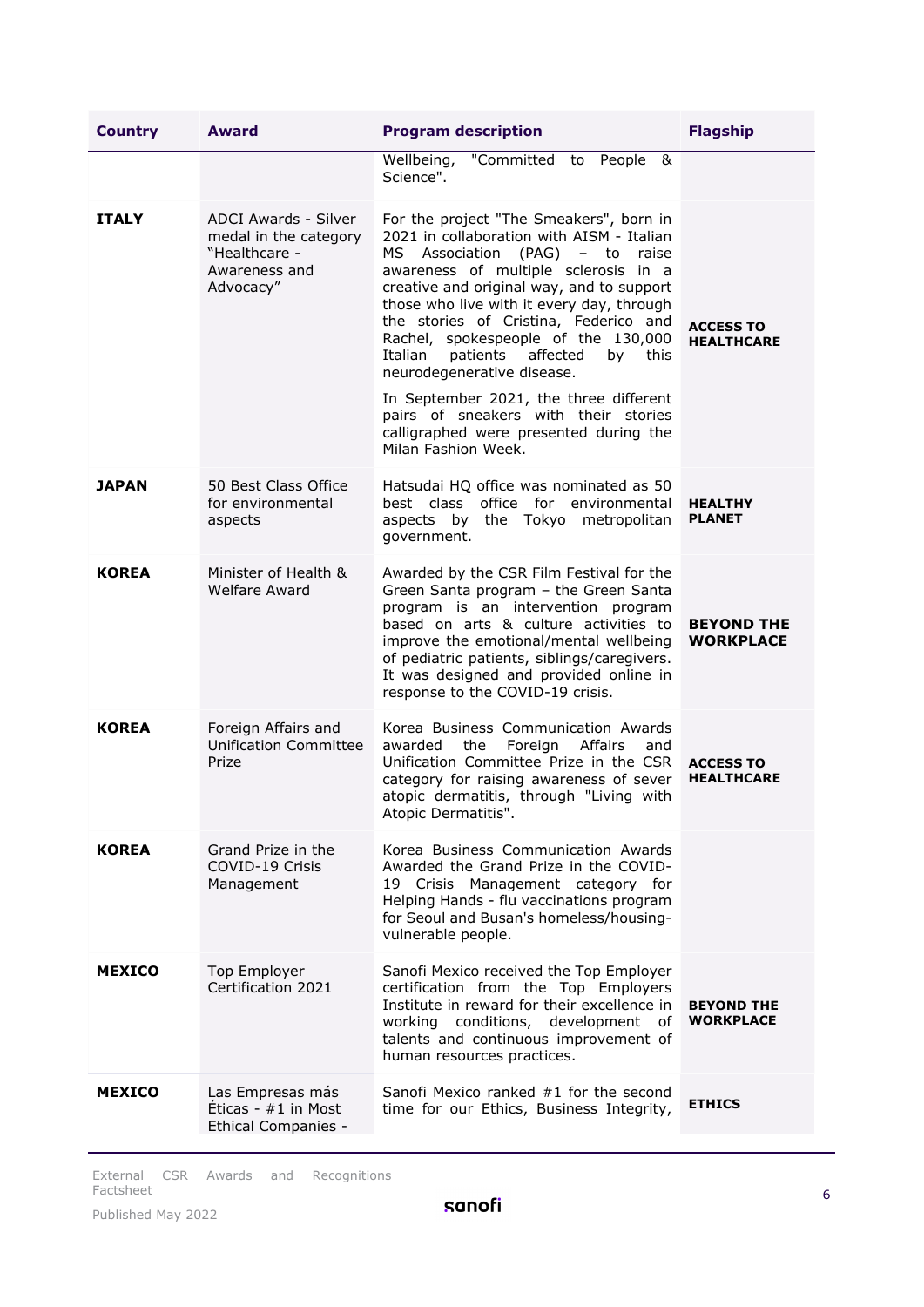| <b>Country</b>   | <b>Award</b>                                                                                                         | <b>Program description</b>                                                                                                                                                                                                                                                             | <b>Flagship</b>                       |
|------------------|----------------------------------------------------------------------------------------------------------------------|----------------------------------------------------------------------------------------------------------------------------------------------------------------------------------------------------------------------------------------------------------------------------------------|---------------------------------------|
|                  | ranking Spanish<br>AMITAI                                                                                            | Compliance,<br>Transparent<br>practices,<br>policies and programs.                                                                                                                                                                                                                     |                                       |
| <b>MEXICO</b>    | Empresas<br>Responsables - #3 in<br>Responsible<br>Companies ranking by<br>"Expansión" magazine                      | Sanofi Mexico ranked #3 for our Ethics,<br><b>Business</b><br>Integrity,<br>Compliance,<br>Transparent<br>practices,<br>policies<br>and<br>programs.                                                                                                                                   | <b>ALL AREAS</b>                      |
| <b>MEXICO</b>    | <b>Top Employer</b><br>certication 2021                                                                              | Top Employer certification in reward for<br>our excellence in working conditions,<br>development of talents and continuous<br>improvement<br>human<br>of _<br>resources<br>practices.                                                                                                  | <b>BEYOND THE</b><br><b>WORKPLACE</b> |
| <b>MEXICO</b>    | "Empresa<br>Socialmente<br>Responsable (ESR)"<br>certification by Centro<br>Mexicano para la<br>Filantropía (Cemefi) | Cemefi, one of the most recognized<br>institutions in Mexico, and LATAM,<br>regarding CSR. Recognition for CSR,<br>Ethics, Business Integrity, D&I practices,<br>Sustainability, Transparent practices,<br>Business practices and Employee value<br>proposition policies and programs. | <b>ALL AREAS</b>                      |
| <b>MEXICO</b>    | "Human Rights<br>Campaign Equidad<br>MX" certification                                                               | For the third time, Sanofi Mexico obtained<br>this certification as one of the best places<br>to work for LGBT+ community in Mexico.                                                                                                                                                   | <b>BEYOND THE</b><br><b>WORKPLACE</b> |
| <b>POLAND</b>    | The Responsible<br><b>Companies Ranking</b>                                                                          | The Responsible Companies Ranking is a<br>list of companies operating in Poland<br>assessed in terms of the quality of the<br>responsibility<br>corporate<br>social<br>management system. Sanofi was ranked<br>#3 in the category "Pharmacy and<br>Medicines"                          | <b>ALL</b>                            |
| <b>POLAND</b>    | The White CSR<br>Leaves by POLITYKA<br>weekly magazine                                                               | This distinction is awarded to companies<br>that implement the most important<br>management categories recommended<br>by the ISO 26000 standard and that<br>constantly improve their activities for the<br>effective management of the company's<br>impact on the environment.         | <b>ALL</b>                            |
| <b>RUSSIA</b>    | Top Employer<br>Certification 2022                                                                                   | Sanofi Russia received the Top Employer<br>certification from the Top Employers<br>Institute in reward for their excellence in<br>working<br>conditions, development<br>of<br>talents and continuous improvement of<br>human resources practices.                                      | <b>BEYOND THE</b><br>WORKPLACE        |
| <b>SINGAPORE</b> | Top Employer<br>Certification 2022                                                                                   | Sanofi<br>Singapore received the<br>Top<br>Employer certification from the<br>Top<br>Employers Institute in reward for their<br>excellence<br>working<br>in<br>conditions,<br>development of talents and continuous                                                                    | <b>BEYOND THE</b><br><b>WORKPLACE</b> |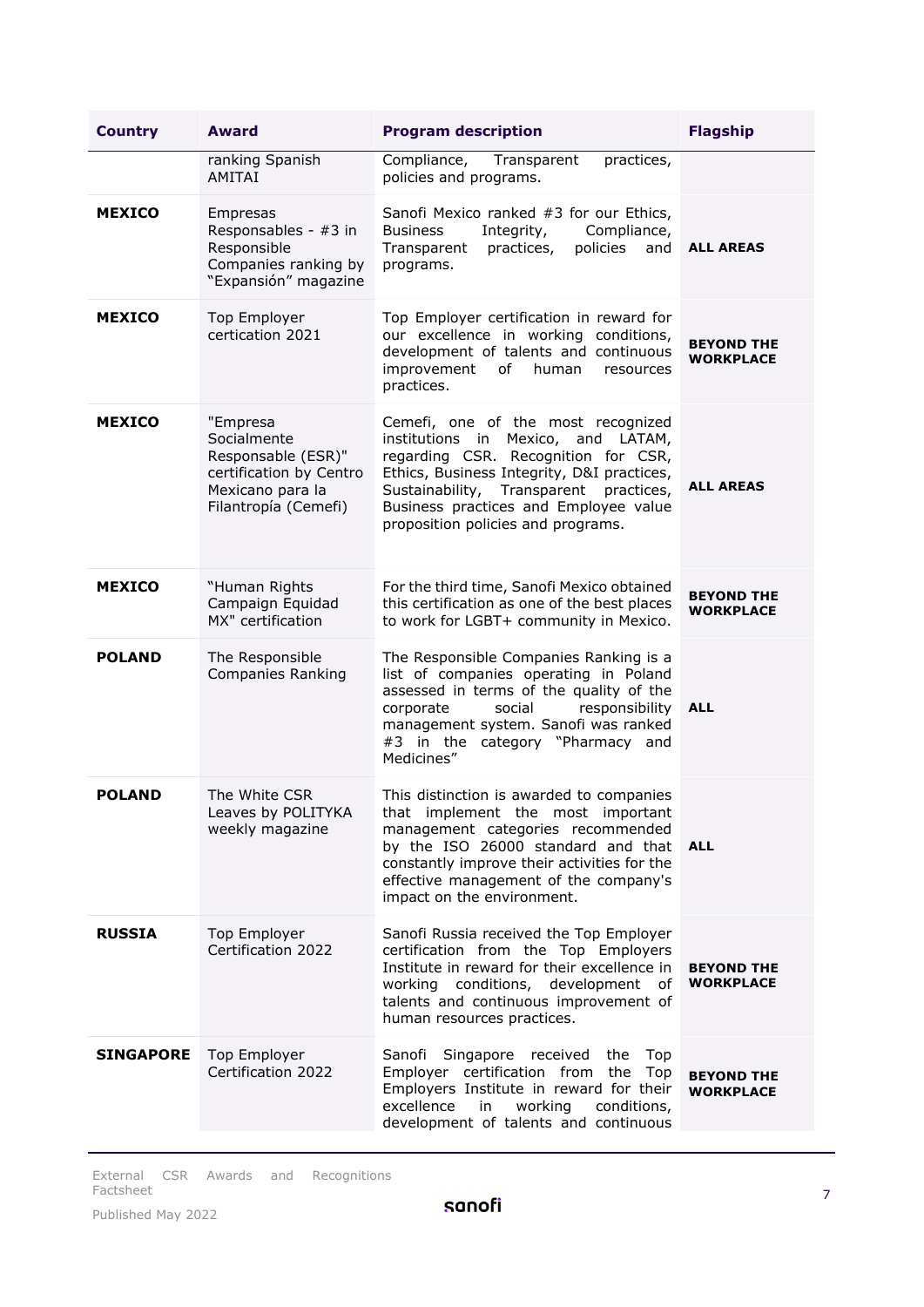| <b>Country</b>                | <b>Award</b>                                                           | <b>Program description</b>                                                                                                                                                                                                                                                                                                                                                                                                                                                                                                                                    | <b>Flagship</b>                                                                            |
|-------------------------------|------------------------------------------------------------------------|---------------------------------------------------------------------------------------------------------------------------------------------------------------------------------------------------------------------------------------------------------------------------------------------------------------------------------------------------------------------------------------------------------------------------------------------------------------------------------------------------------------------------------------------------------------|--------------------------------------------------------------------------------------------|
|                               |                                                                        | of<br>improvement<br>human<br>resources<br>practices.                                                                                                                                                                                                                                                                                                                                                                                                                                                                                                         |                                                                                            |
| <b>SOUTH</b><br><b>AFRICA</b> | Top Employer<br>Certification 2022                                     | Sanofi South Africa received the Top<br>Employer certification from the Top<br>Employers Institute for the fourteenth<br>consecutive year in reward for their<br>in<br>working<br>excellence<br>conditions,<br>development of talents and continuous<br>of<br>improvement<br>human<br>resources<br>practices.                                                                                                                                                                                                                                                 | <b>BEYOND THE</b><br><b>WORKPLACE</b>                                                      |
| <b>SPAIN</b>                  | Top Employer<br>Certification 2022                                     | Sanofi Spain received the Top Employer<br>certification from the Top Employers<br>Institute in reward for their excellence in<br>working conditions, development of<br>talents and continuous improvement of<br>human resources practices.                                                                                                                                                                                                                                                                                                                    | <b>BEYOND THE</b><br><b>WORKPLACE</b>                                                      |
| THAILAND                      | American Chamber of<br>Commerce CSR<br><b>Excellence Award</b><br>2020 | This award was given to Sanofi Thailand<br>for our efforts to support external<br>stakeholders by building a<br>strong<br>partnership to tackle key health issues,<br>and work hand in hand with patients and<br>communities. For many years, Sanofi<br>Thailand has worked closely with medical<br>associations, patient advocacy groups,<br>and local communities to provide the<br>needed, including<br>disease<br>support<br>initiatives,<br>soft<br>skills<br>awareness<br>health<br>self-care<br>development,<br>and<br>education, community work, etc. | <b>ACCESS TO</b><br><b>HEALTHCARE</b><br>$\prime$<br><b>BEYOND THE</b><br><b>WORKPLACE</b> |
| <b>THAILAND</b>               | WE CARE - HR Asia<br><b>Award 2020</b>                                 | During the COVID-19 pandemic, the<br>Company supported employees with<br>empathy and care.<br>This award recognized the efforts to help<br>our people, including flexible working<br>environment, Care Pack and Welcome<br>Back kits.                                                                                                                                                                                                                                                                                                                         | <b>BEYOND THE</b><br><b>WORKPLACE</b>                                                      |
| <b>TURKEY</b>                 | Ista Environment-<br>Friendly<br>Pharmaceutical<br>Company             | As part of our global effort to minimize<br>our environmental impact<br>on<br>our<br>business<br>through<br>environmental<br>sustainability, Sanofi's manufacturing<br>center in Turkey use 100% renewable<br>electricity since 2020. Since 2021, Sanofi<br>Turkey's Head Office and Distribution<br>Center use 100% green electricity.                                                                                                                                                                                                                       | <b>HEALTHY</b><br><b>PLANET</b>                                                            |
| <b>UK</b>                     | CSR Supplier of the<br>year 2021 from<br>Superdrug Chain               | For the partnership with TerraCycle to<br>medicine<br>blisters<br>recycle<br>in<br>joint<br>collaboration with Superdrug (collection<br>points for blisters in Superdrug stores).                                                                                                                                                                                                                                                                                                                                                                             | <b>HEALTHY</b><br><b>PLANET</b>                                                            |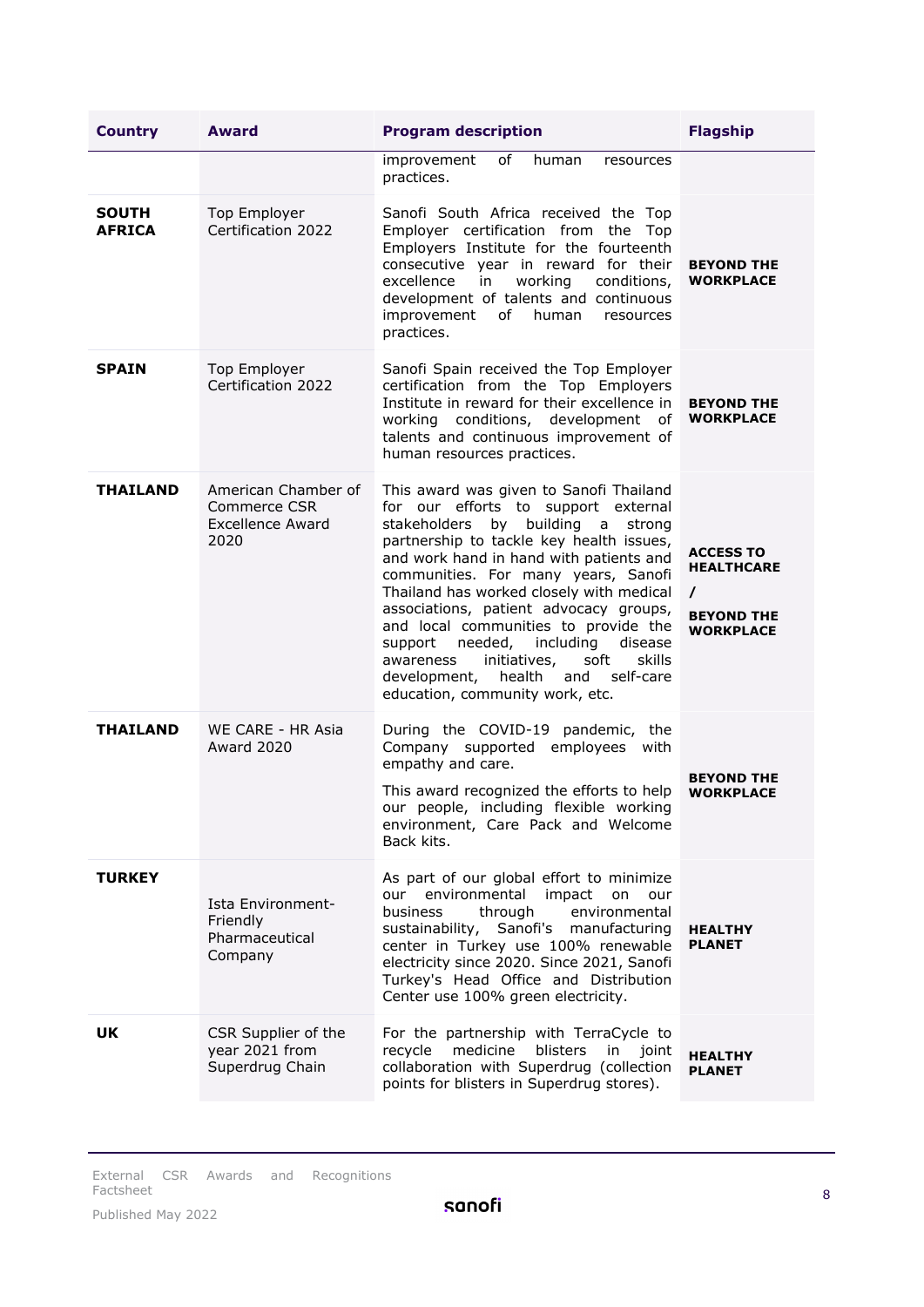| <b>Country</b> | <b>Award</b>                                                                                                                                                                                                     | <b>Program description</b>                                                                                                                                                                                                                                                                                                                                                                                                                                       | <b>Flagship</b>                                                                            |
|----------------|------------------------------------------------------------------------------------------------------------------------------------------------------------------------------------------------------------------|------------------------------------------------------------------------------------------------------------------------------------------------------------------------------------------------------------------------------------------------------------------------------------------------------------------------------------------------------------------------------------------------------------------------------------------------------------------|--------------------------------------------------------------------------------------------|
| <b>USA</b>     | DRIVE Program -<br><b>Honorable Mention</b><br>The Center for<br>Sustainable Health<br>Care in Quality and<br>Equity (SHC), a<br>subsidiary of the<br><b>National Minority</b><br><b>Quality Forum</b><br>(NMQF) | Demonstrating Real Improvement in<br>Value and Equity to address racial and<br>ethnic disparities in flu vaccination<br>coverage rates through collaboration.<br>The DRIVE program is in its third year<br>and is currently reaching over ten major<br>cities throughout the US. It continues to<br>develop local Community champions to<br>reach some of the hardest hit as a result<br>of the COVID-19 crisis.                                                 | <b>ACCESS TO</b><br><b>HEALTHCARE</b><br>$\prime$<br><b>BEYOND THE</b><br><b>WORKPLACE</b> |
| <b>USA</b>     | 100 Best Companies<br>by Working Mother<br>Media                                                                                                                                                                 | Working Mother Media has surveyed the<br>organizations who are committed to<br>women's advancement, diversity and<br>inclusion and family-friendly workplace<br>culture. The results of these surveys set<br>the standard for best practices in the US<br>and continue to do so over 30 years later.                                                                                                                                                             | <b>BEYOND THE</b><br><b>WORKPLACE</b>                                                      |
| <b>USA</b>     | Top 70 Companies for<br><b>Executive Women</b><br><b>National Association</b><br>for Female Executives<br>- Working Mother                                                                                       | Organizations fil out an in-depth survey<br>that measures female demographics at<br>every level, with an emphasis on women<br>in senior corporate roles, with Profit &<br>Loss (P&L) responsibility, and those in<br>the top 20% of the organization in terms<br>of earnings. This list is in existence for<br>more than 20 years.                                                                                                                               | <b>BEYOND THE</b><br><b>WORKPLACE</b>                                                      |
| <b>USA</b>     | Diversity Inc. Top 50<br>Companies for<br>Diversity                                                                                                                                                              | Sanofi US is ranked #27 in the Diversity<br>Inc's Top 50, which evaluates companies<br>with more than 1,000 employees in the<br>US on four key areas: talent pipeline,<br>development,<br>talent<br>leadership<br>accountability and supplier diversity.                                                                                                                                                                                                         | <b>BEYOND THE</b><br><b>WORKPLACE</b>                                                      |
| USA            | Human Rights<br>Campaign, Corporate<br>Equality Index: Best<br>Place to Work for<br><b>LGBT Equality (Perfect</b><br>Score of 100)                                                                               | The HRC CEI rates workplaces on lesbian,<br>gay, bisexual, transgender and queer<br>equality. Rather than a ranking, the HRC<br>issues a score, with the aim to achieve a<br>perfect score of 100. HRC's CEI score is<br>issued based on a survey submission<br>reviewing<br>policies,<br>benefits,<br>organizational<br>competency<br>around<br>and<br>I&D<br><b>LGBTQ</b><br>issues,<br>public<br>commitment to LGBTQ equality and<br>responsible citizenship. | <b>BEYOND THE</b><br><b>WORKPLACE</b>                                                      |
| <b>USA</b>     | Fortune Best Big<br>Companies to Work<br>For                                                                                                                                                                     | The 2021 Fortune - 100 Best Companies<br>to Work For list honors the most heroic<br>companies supporting their people and<br>communities in the US during the COVID-<br>19 crisis. Particular attention was paid to<br>employees' experiences varied<br>how<br>depending on their job role, gender,<br>race/ethnicity, payroll status, and other                                                                                                                 |                                                                                            |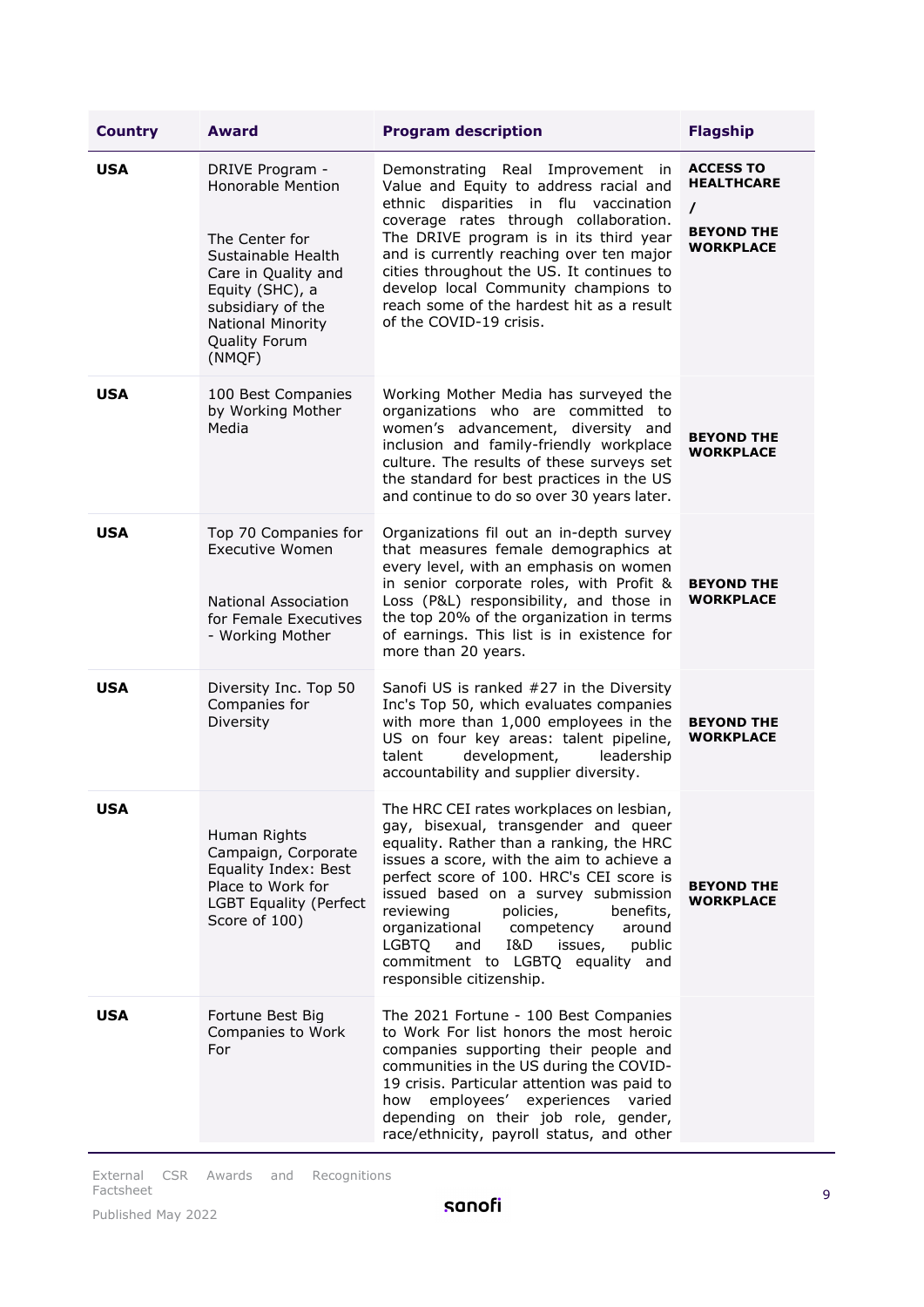| <b>Country</b> | <b>Award</b>                                                                                | <b>Program description</b>                                                                                                                                                                                                                                                                                                                                                                                                                                                                                                                                        | <b>Flagship</b>                       |
|----------------|---------------------------------------------------------------------------------------------|-------------------------------------------------------------------------------------------------------------------------------------------------------------------------------------------------------------------------------------------------------------------------------------------------------------------------------------------------------------------------------------------------------------------------------------------------------------------------------------------------------------------------------------------------------------------|---------------------------------------|
|                |                                                                                             | characteristics<br>that<br>the<br>to<br>ensure<br>Company is creating a great workplace<br>for all.                                                                                                                                                                                                                                                                                                                                                                                                                                                               |                                       |
| <b>USA</b>     | Plus $(+)$ Best<br>Companies for<br>Multicultural Women                                     | Bringing together mid- to senior-level<br>multicultural women, women in tech<br>careers, DE&I practitioners, and HR<br>professionals, this event creates a one-<br>of-a-kind forum for community building<br>and equipping multicultural women with<br>tangible<br>tools<br>for<br>navigating<br>the<br>workplace and advancing their careers.<br>The Best Companies for Multicultural<br>Women survey evaluates companies in<br>three key areas: Workforce Profile,<br>Recruitment,<br>Retention<br>and<br>Advancement, and Company Culture &<br>Accountability. | <b>ALL AREAS</b>                      |
| <b>USA</b>     | American Heart<br>Association 2020<br>Workplace Health<br>Achievement Index -<br>Gold Level | The purpose of the Workplace Health<br>Achievement Index recognition program<br>is to recognize companies meeting<br>criteria predefined by the American<br>Heart. It highlights the efforts made to<br>implement quality workplace employee<br>health programs.                                                                                                                                                                                                                                                                                                  | <b>ALL AREAS</b>                      |
| <b>USA</b>     | <b>Global Business</b><br>Alliance                                                          | The CSR Award showcases the significant<br>contributions<br>international<br>that<br>to<br>US.<br>companies<br>make<br>local<br>Sanofi's<br>communities.<br>Trusted<br>Messengers Project profiled on Global<br><b>Business</b><br>Alliance<br>website.<br>The<br>application explains the details of the<br>initiative, Sanofi's role and the impact of<br>the initiatives on local communities.                                                                                                                                                                 | <b>ACCESS TO</b><br><b>HEALTHCARE</b> |
| <b>USA</b>     | Ragan's                                                                                     | Ragan and PR Daily Award programs<br>celebrate the most successful campaigns,<br>initiatives, people and teams in the<br>communication, PR, marketing<br>and<br>employee wellbeing industries. As the<br>leading<br>voice<br>in<br>organizational<br>communications -<br>both internal and<br>Communications<br>external<br>$\sim$<br>Ragan<br>those<br>recognizes<br>who<br>create<br>and<br>cultivate best practices.                                                                                                                                           | <b>ACCESS TO</b><br><b>HEALTHCARE</b> |
| <b>VIETNAM</b> | Top Employer<br>Certification 2022                                                          | Sanofi<br><b>Vietnam</b><br>received<br>the<br>Top<br>Employer certification for second year in<br>a row in reward for their excellence in<br>working conditions, development of<br>talents and continuous improvement of<br>human resources practices.                                                                                                                                                                                                                                                                                                           | <b>BEYOND THE</b><br>WORKPLACE        |
| <b>VIETNAM</b> | Vietnam Best Place To<br>Work                                                               | For the sixth consecutive year, the results<br>are based on the annual Vietnam Best<br>Places to Work Survey conducted by                                                                                                                                                                                                                                                                                                                                                                                                                                         | <b>BEYOND THE</b><br><b>WORKPLACE</b> |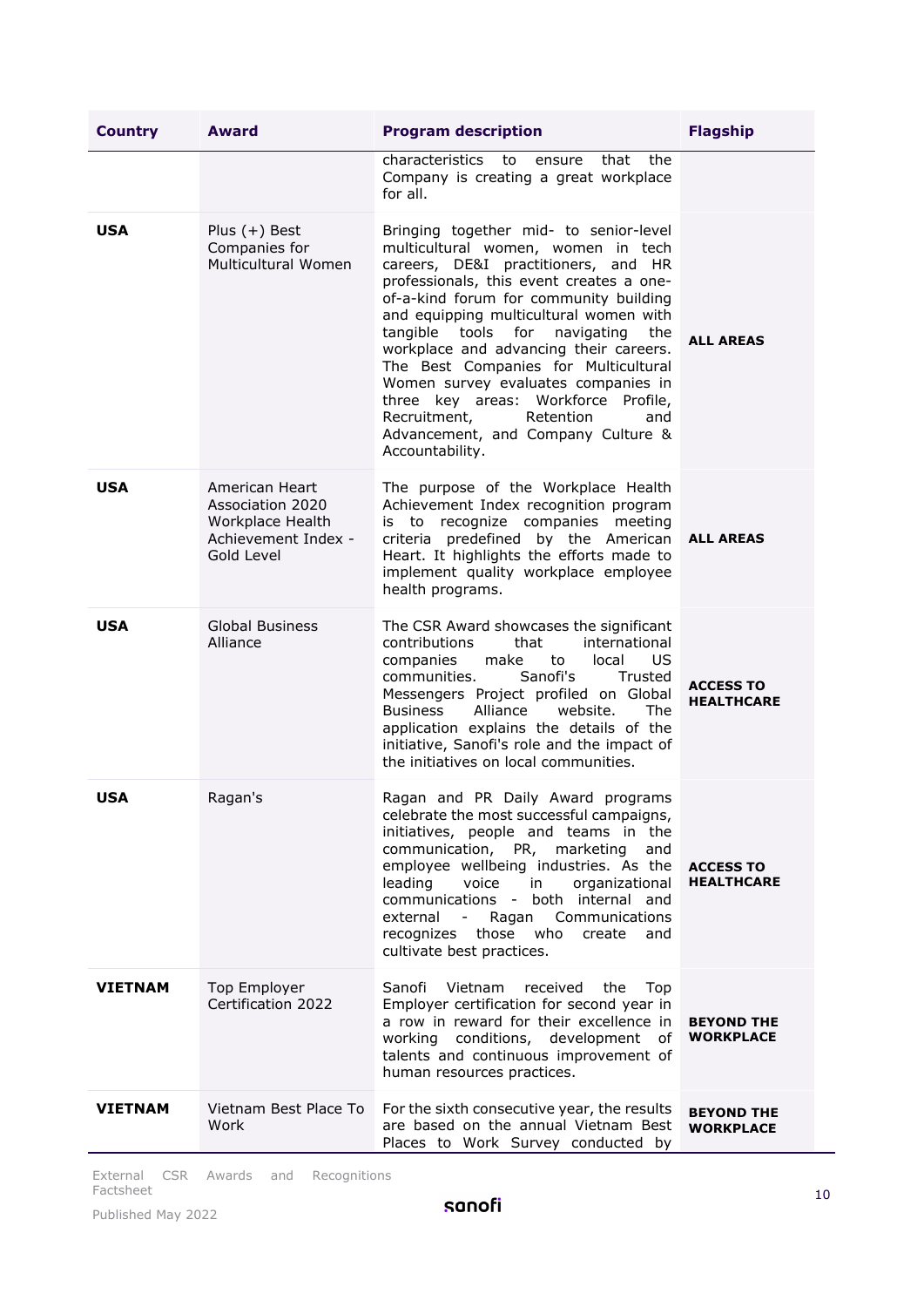| <b>Country</b> | Award                            | <b>Program description</b>                                                                                                                                                                                                                                                                        | <b>Flagship</b>                       |
|----------------|----------------------------------|---------------------------------------------------------------------------------------------------------------------------------------------------------------------------------------------------------------------------------------------------------------------------------------------------|---------------------------------------|
|                |                                  | for<br>Anphabe, the<br>network<br>career<br>management-level professionals.                                                                                                                                                                                                                       |                                       |
| <b>VIETNAM</b> | Vietnam Excellence<br>2021 Award | The certification "Program Vietnam<br>Excellence"<br>honors<br>leaders<br>and<br>the<br>organizations<br>successful<br>in<br>transformation of their business through<br>talent and workplace development.                                                                                        |                                       |
|                |                                  | The program is organized by Anphabe in<br>coordination with Vietnam Chamber of<br>Industry (VCCI),<br>and<br>Commerce<br>American Chamber of Commerce in<br>Vietnam (AmCham), European Chamber<br>of Commerce in Vietnam (EuroCham) and<br>Australia Chamber of Commerce in<br>Vietnam (AusCham). | <b>BEYOND THE</b><br><b>WORKPLACE</b> |
| <b>VIETNAM</b> | <b>Saigon Times CSR</b><br>2021  | Sanofi Vietnam received Saigon<br>Times CSR 2021 certification from<br>Saigon Times - a Top Tier Business<br>online<br>newspaper - to<br>honor<br>enterprises that have contributed<br>significantly to the society and the<br>community.                                                         | <b>BEYOND THE</b><br><b>WORKPLACE</b> |